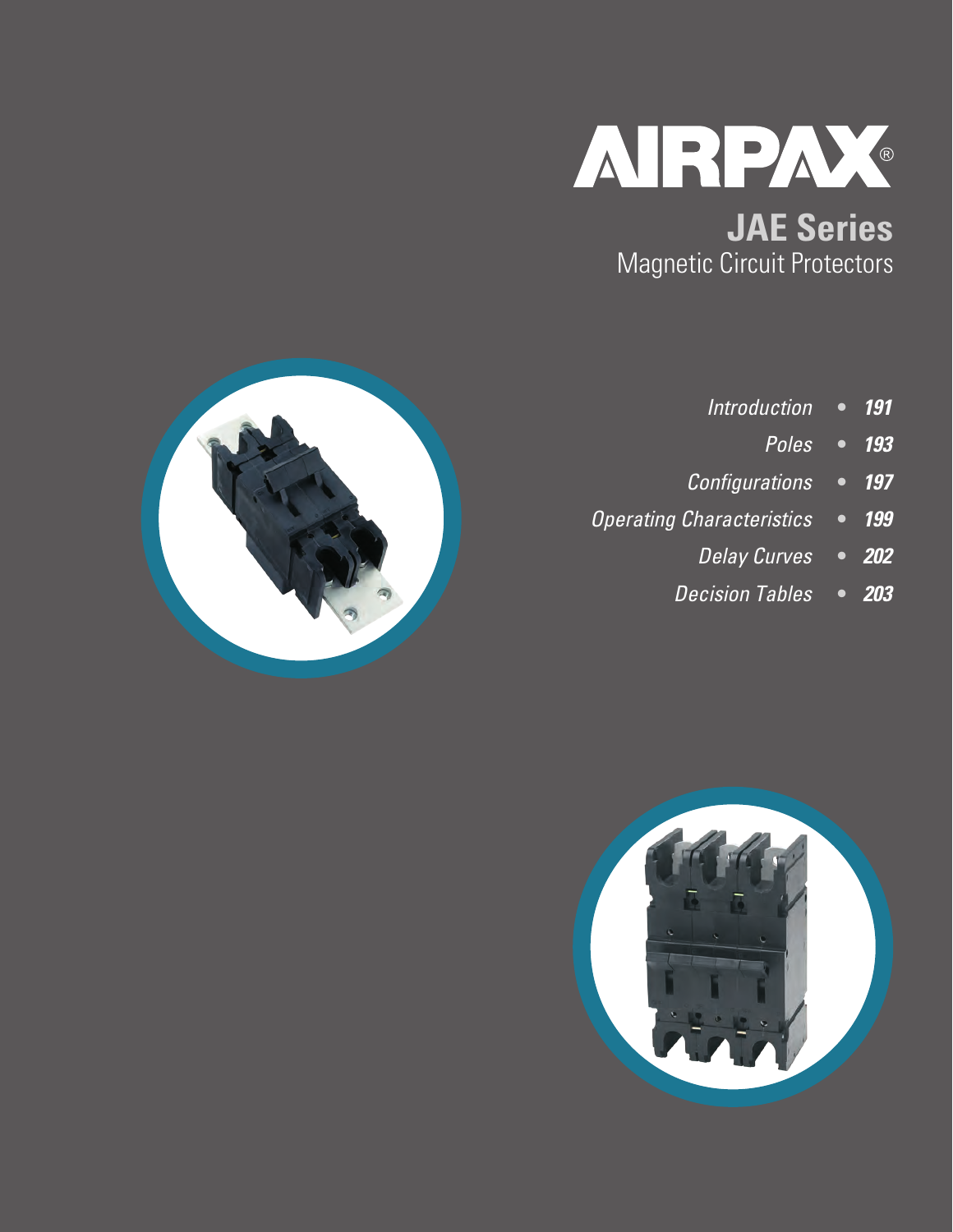

**AIRPAX**® | JAE/JRE/JLE Series Hydraulic Magnetic Circuit Protectors

## **INTRODUCTION**

In today's applications, ambient operating temperatures present circuit protection challenges for many design engineers. High current thermal protective devices may not provide the desired degree of protection. The JAE/JRE/JLE series magnetichydraulic circuit protector addresses this issue by providing circuit protection for high current applications with a consistent trip point over temperatures ranging from –40°C to +85°C.

The JAE/JRE/JLE series is actually a family of circuit protectors available in one to six pole assemblies with a variety of configurations and terminal styles. The principle member of

this family is the JLE, an F-frame "listed circuit breaker" which complies with conditions of UL-489. Other members of the family include the JTE, for telecommunication applications and complies to UL-489A, and the JAE, a special construction version. In addition, the JAE is now in compliance with the standards used in Australia and New Zealand, AS 60947.2-2005 (equivalent to IEC 60947-2:2006+A1).

The JAE/JRE/JLE series magnetic-hydraulic circuit protector provides circuit protection for high current applications. It provides a consistent trip point over temperatures ranging from  $-40\textdegree$ C to  $+85\textdegree$ C.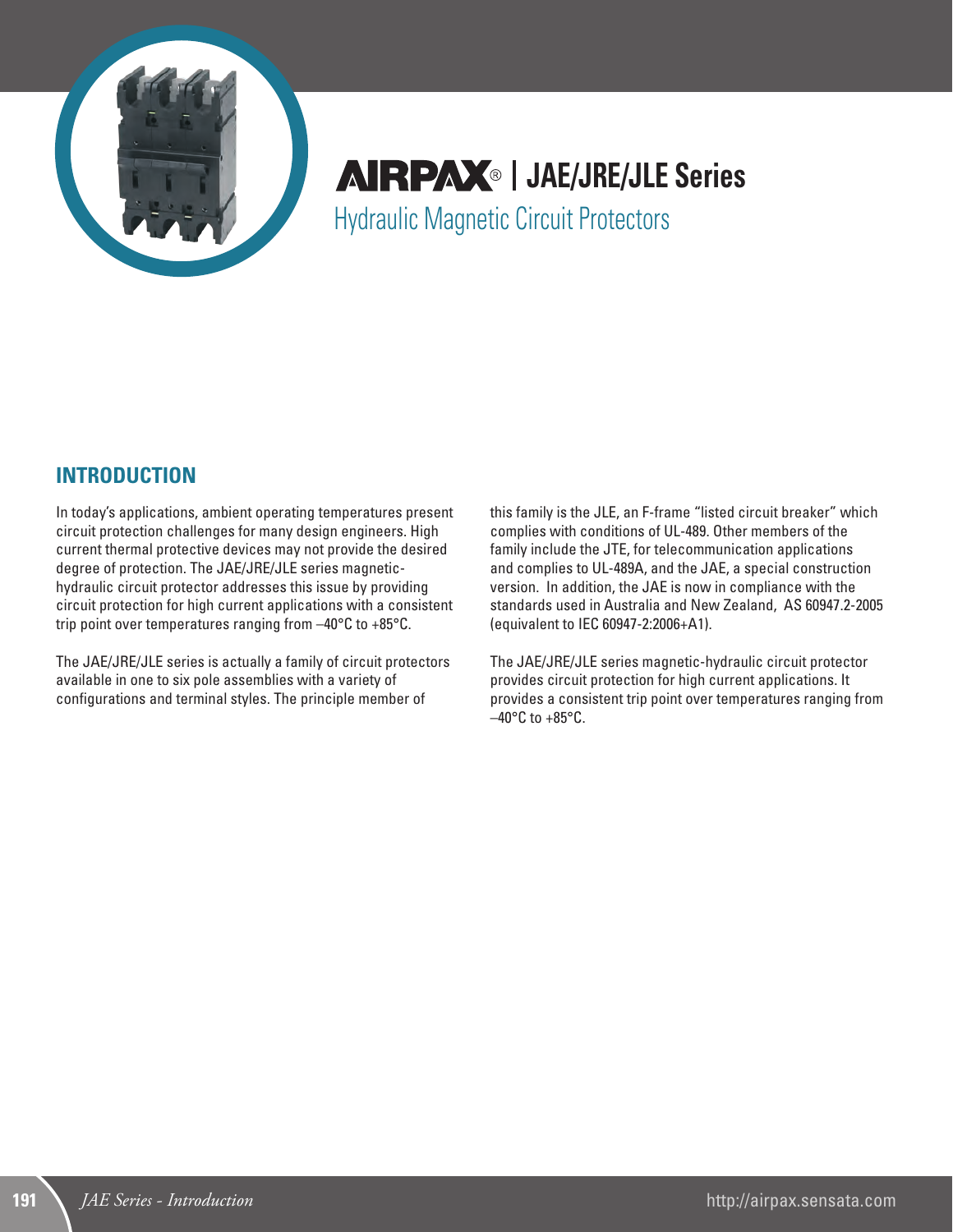

#### **General Description**

- mid-trip handle available for visual identification of fault-tripped circuit breakers
- optional internal low voltage shunt to meter current (single and multi-pole units are dimensionally equivalent in depth)
- terminal options for design flexibility in various applications
- multiple trip time delays for application flexibility
- electrical and mechanical actuated auxiliary switch options for external monitoring of circuits
- reduced voltage drop through the circuit breaker vs. other circuit protective devices

#### **Number of Poles**

- 1, 2, 3, 4, 5, 6

#### **Current and Voltage Ratings**

- 100 to 250 amps, 160Vdc
- 100 to 250 amps, 125/250Vdc
- 100 to 250 amps, 65Vdc
- 275 to 800 amps, 160Vdc (paralleled poles)
- 275 to 1200 amps, 65Vdc (paralleled poles)

### **Interrupting Capacity**

- 10,000 amps, 160Vdc
- 10,000 amps, 125/250Vdc
- 100,000 amps, 65Vdc (1 amps to 800 amps)
- 10,000 amps, 160Vdc (ratings ≤1000 amps)
- 65,000 amps, 65Vdc (801 amps to 1200 amps)

#### **Approvals**

- UL 489 Listed
- UL 489A Listed
- CSA Certified
- CUL/CUR Certified
- VDE Certified
- **CCC Certified**
- AS 60947.2-2005 (equivalent to IEC 60947-2:2006+A1)

Single-pole ratings: UL489, 250 amps max at 160 Vdc, 10,000 amp interrupting capacity and 250 amps max at 65 Vdc, 65,000 amp interrupting capacity. Multi-pole ratings: UL 489A, 800 amps max at 160 Vdc, 10,000 amp interrupting capacity and 1,200 amps max at 65 Vdc, 65,000 amp interrupting capacity.

ISO-9001 Certified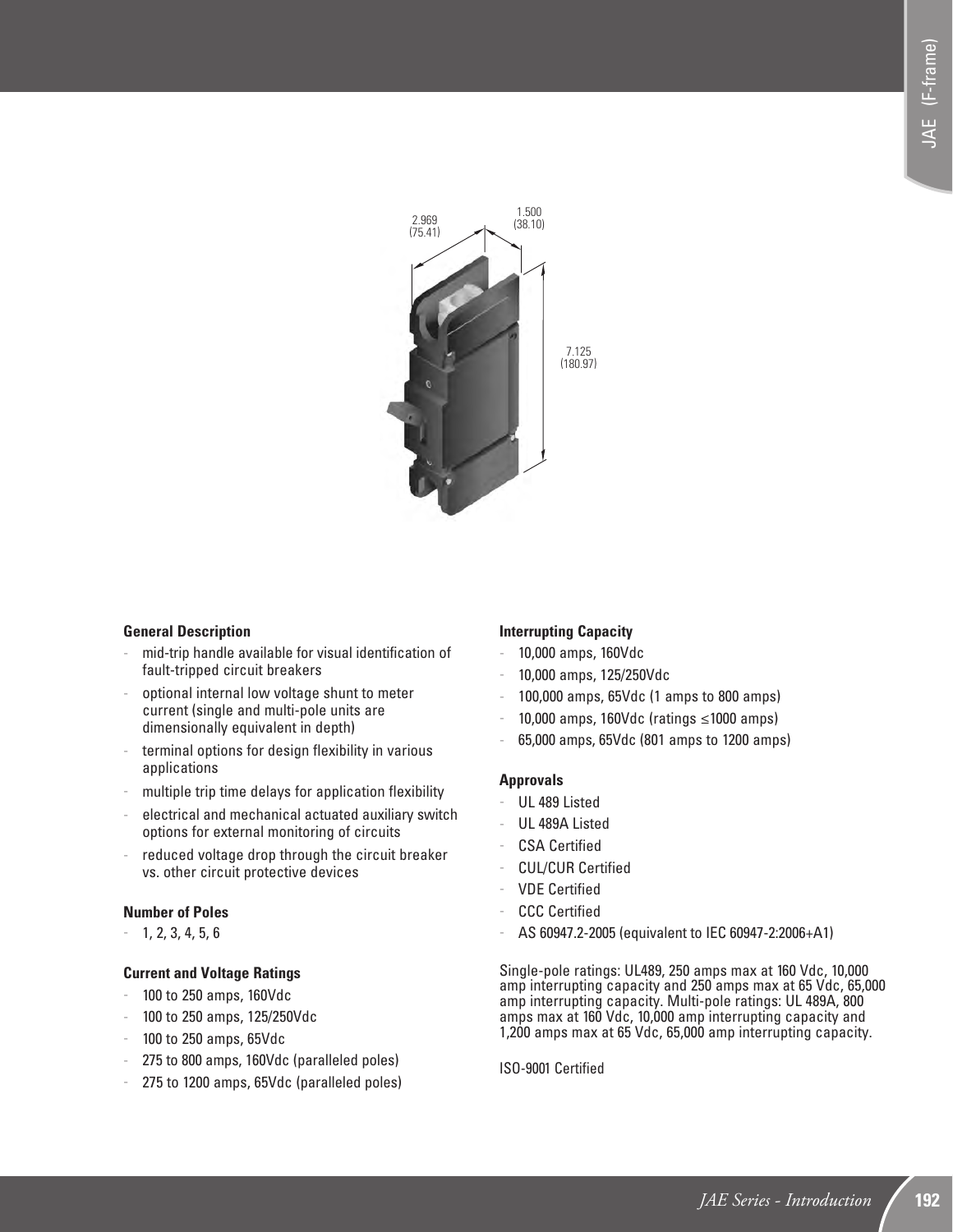:∵:∵:∵: Sensata

**Optional** Metering Shunt







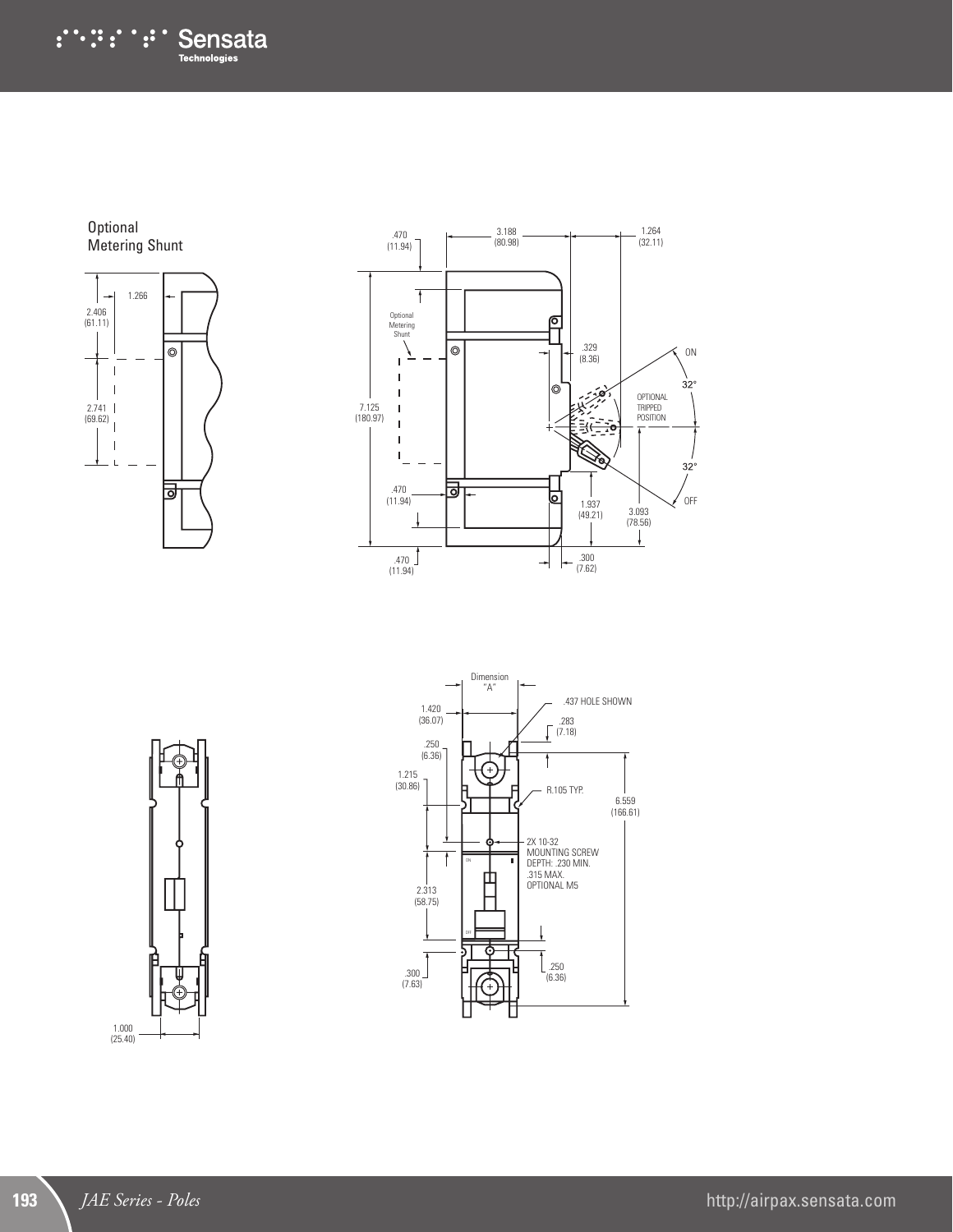Terminal Configuration

Captive Nut (-F1)









## Solderless Connector (-F0)



| <b>MULTI-POLE DIMENSIONS</b> |                    |  |  |  |  |
|------------------------------|--------------------|--|--|--|--|
| <b>Number of Poles</b>       | Dimension "A"      |  |  |  |  |
|                              | 1.500 [38.10] Max  |  |  |  |  |
| 2                            | 3.000 [76.20] Max  |  |  |  |  |
| 3                            | 4.500 [114.30] Max |  |  |  |  |
| 4                            | 6.000 [152.40] Max |  |  |  |  |
| 5                            | 7.500 [190.50] Max |  |  |  |  |
| հ                            | 9.000 [228.60] Max |  |  |  |  |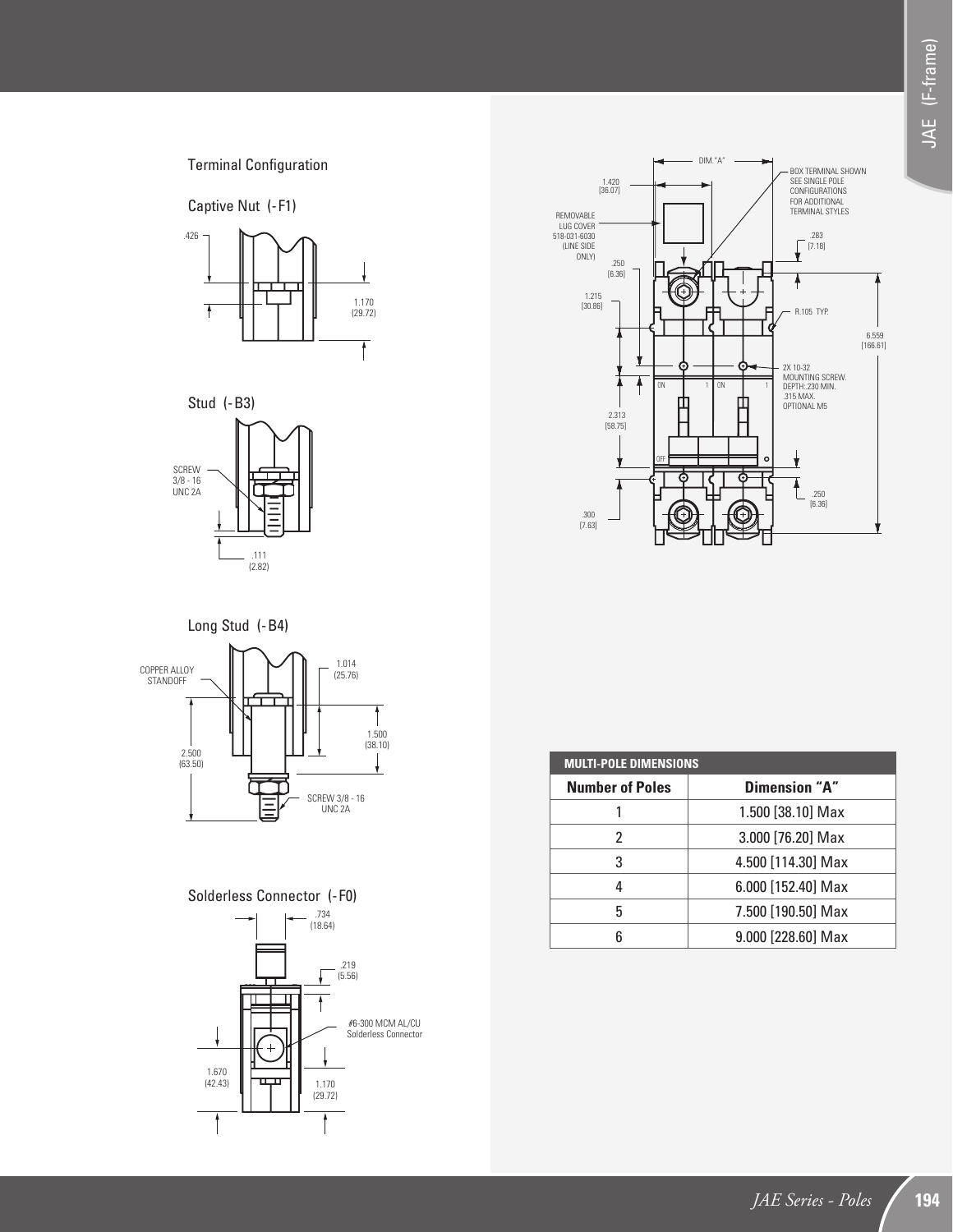| <b>PARALLEL MULTI-POLE ASSEMBLIES</b>  |                        |                    |                    |  |  |  |
|----------------------------------------|------------------------|--------------------|--------------------|--|--|--|
| <b>Amp Range</b>                       | <b>Number of Poles</b> | Dimension "A"      | Dimension "B"      |  |  |  |
| 275 to 400                             |                        | 2.375 [60.33] Max  | 3.000 [76.20] Max  |  |  |  |
| 450 to 600                             | 3                      | 3.875 [98.43] Max  | 4.500 [114.30] Max |  |  |  |
| 650 to 800                             | 4                      | 5.375 [136.53] Max | 6.000 [152.40] Max |  |  |  |
| 850 to 1000                            | 5                      | 6.875 [174.63] Max | 7.500 [190.50] Max |  |  |  |
| 1050 to 1200                           | 6                      | 8.375 [212.73] Max | 9.000 [228.60] Max |  |  |  |
| Note: Tolerance of $\pm$ 0.030 [0.762] |                        |                    |                    |  |  |  |

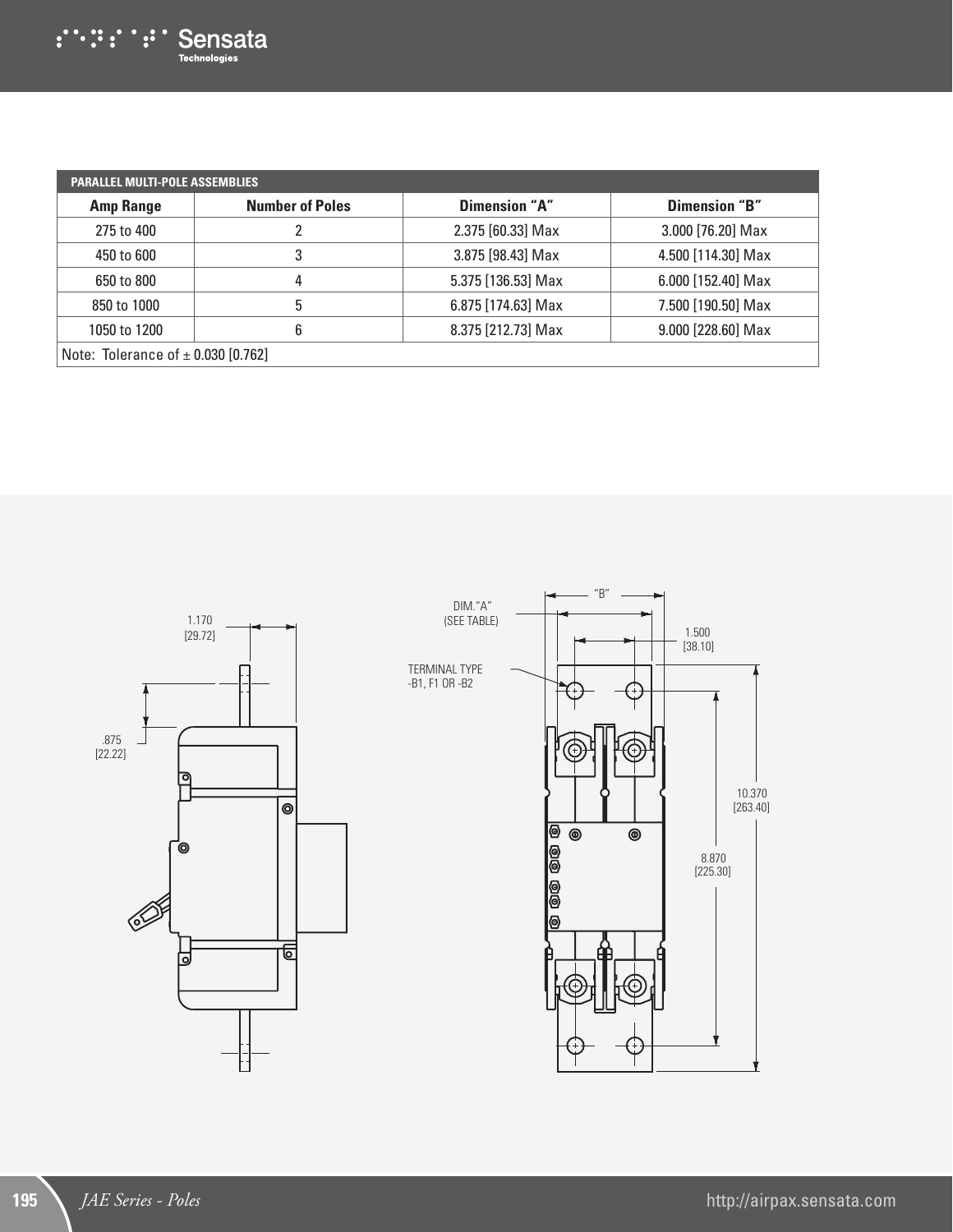

| <b>PANEL MOUNTING DETAILS</b> |                    |  |  |  |  |
|-------------------------------|--------------------|--|--|--|--|
| <b>Number of Poles</b>        | Dimension "C"      |  |  |  |  |
|                               | 1.515 [38.48] Max  |  |  |  |  |
| 2                             | 3.015 [76.58] Max  |  |  |  |  |
| 3                             | 4.515 [114.68] Max |  |  |  |  |
| 4                             | 6.015 [152.78] Max |  |  |  |  |
| 5                             | 7.515 [190.88] Max |  |  |  |  |
|                               | 9.015 [228.98] Max |  |  |  |  |

#### Notes:

- 1. All mounting inserts shall be utilized when panel mounting circuit breakers. Panel mounting screws shall have recommended torque applied.
- 2. Panel mounting screws shall not extend beyond back of mounting panel more than specified mounting insert depth.



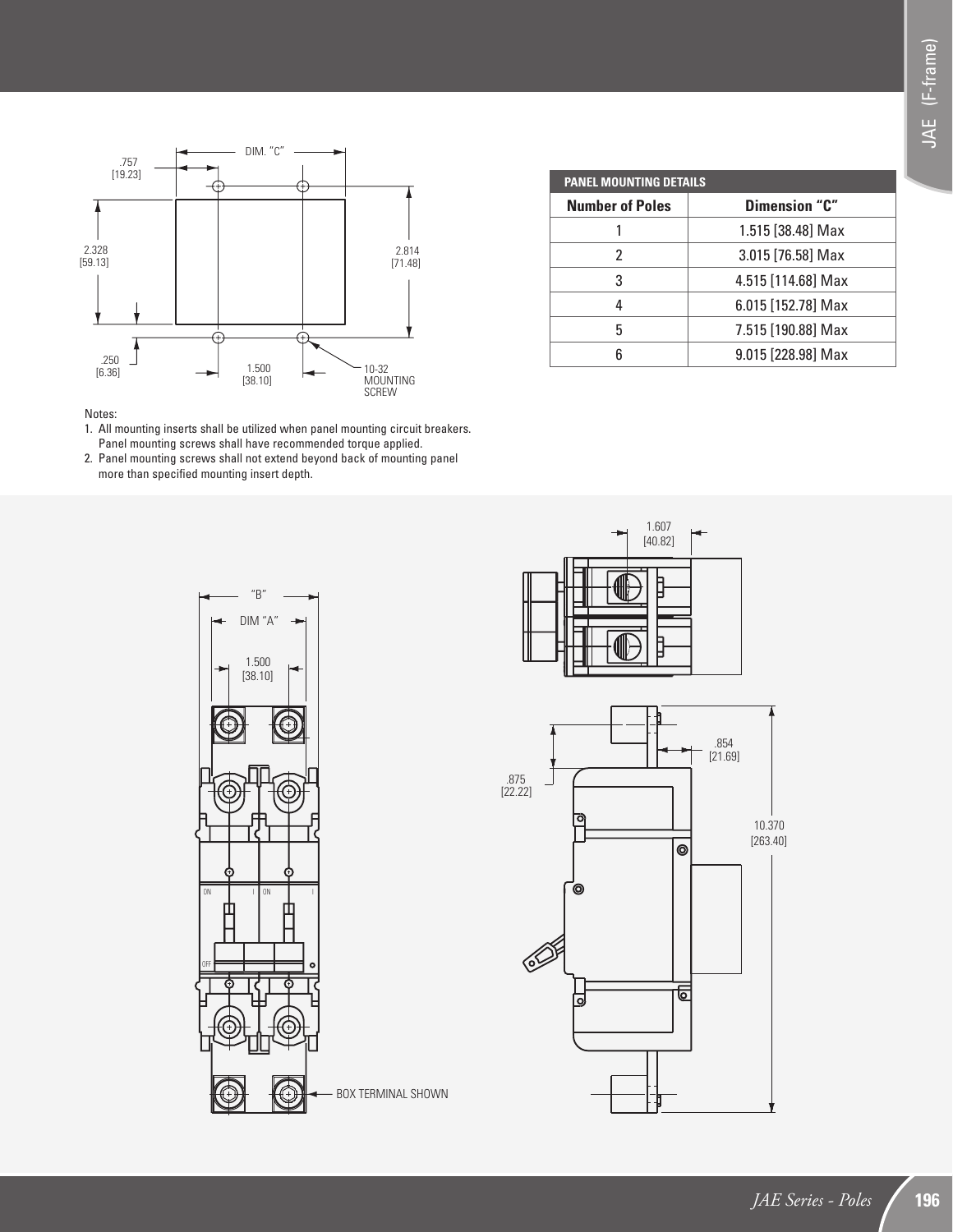

## **CONFIGURATIONS**

### **Series Trip**

The most popular configuration for magnetic protectors is the series trip, where the sensing coil and contacts are in series with the load being protected. The handle position conveniently indicates circuit status. In addition to providing conventional overcurrent protection, it's simultaneously used as an on-off switch.



#### Series with Auxiliary Switch Configurations









#### **Auxiliary Switch**

This is furnished as an integral part of a series pole in single or multi-pole assemblies. Isolated electrically from the protector's circuit, the switch works in unison with the power contacts and provides indication at a remote location of the protector's on-off status.

#### Alarm Switch



Auxiliary Switch



Alarm & Auxiliary Switch Combination

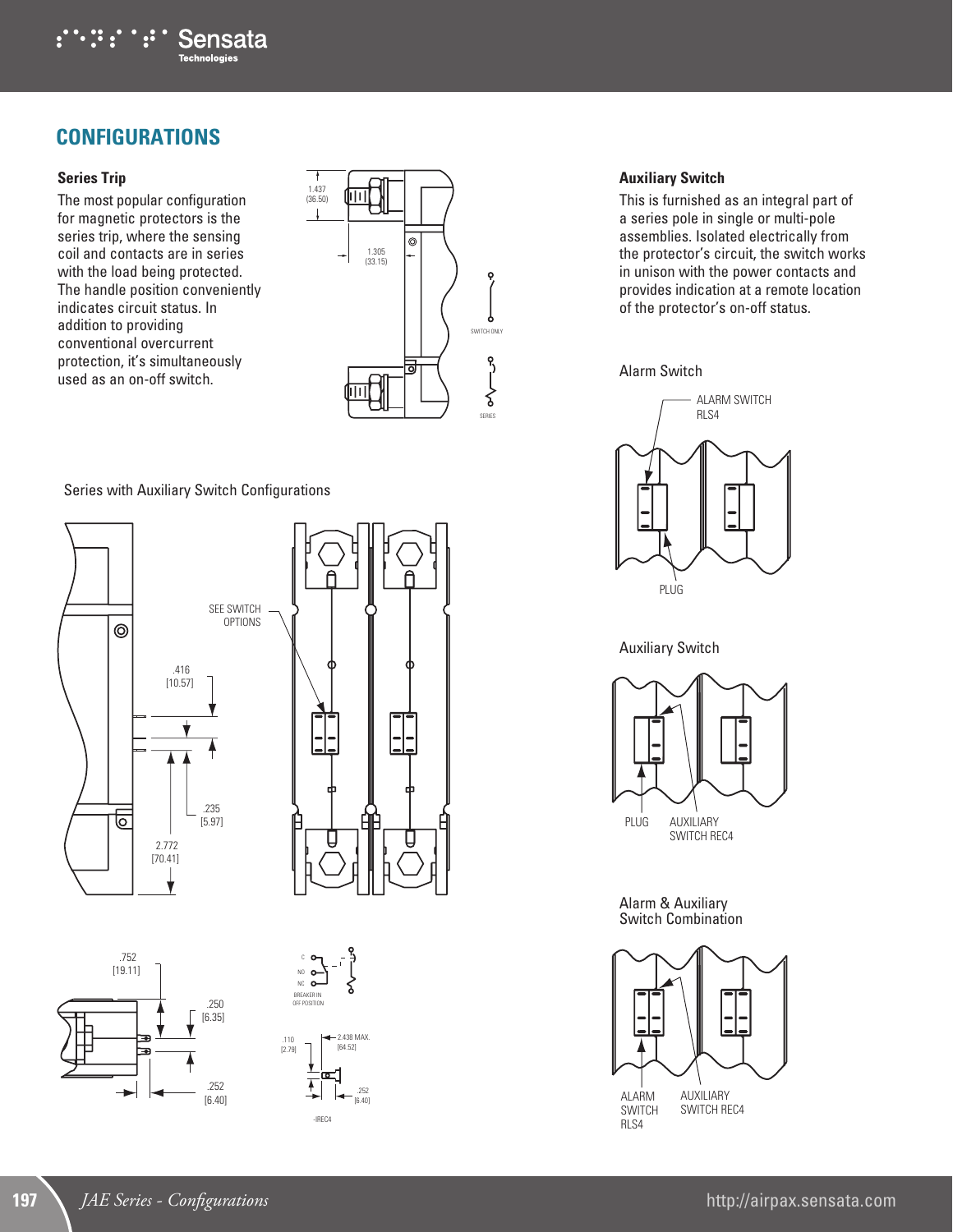### **Relay Trip**

This permits the overload sensing coil to be placed in a circuit which is electrically isolated from the trip contacts. The coil may be actuated by sensors monitoring pressure, flow, temperature, speed, etc. Other typical applications include crowbar, interlock and emergency rapid shut down circuitry. Trip may be accomplished by voltage or current, which must be removed after trip.

#### **Shunt Trip**

The shunt trip is designed for controlling two separate loads with one assembly. The control is established by providing overload protection for the critical load. When the current through this load becomes excessive and reaches the trip point, the protector will open and remove power from both loads simultaneously. The total current rating of both loads must not exceed the maximum contact rating.

## Relay Trip



| <b>METERING SHUNT/AUXILIARY SWITCH CONNECTORS</b> |              |          |  |  |  |
|---------------------------------------------------|--------------|----------|--|--|--|
| <b>Description</b>                                | <b>MOLEX</b> | AMP      |  |  |  |
| Pin (Male)                                        | 02-09-2103   | 770147-1 |  |  |  |
| Socket (Female)                                   | 02-09-1104   | 770146-1 |  |  |  |

Shunt Trip



### Metering Shunt

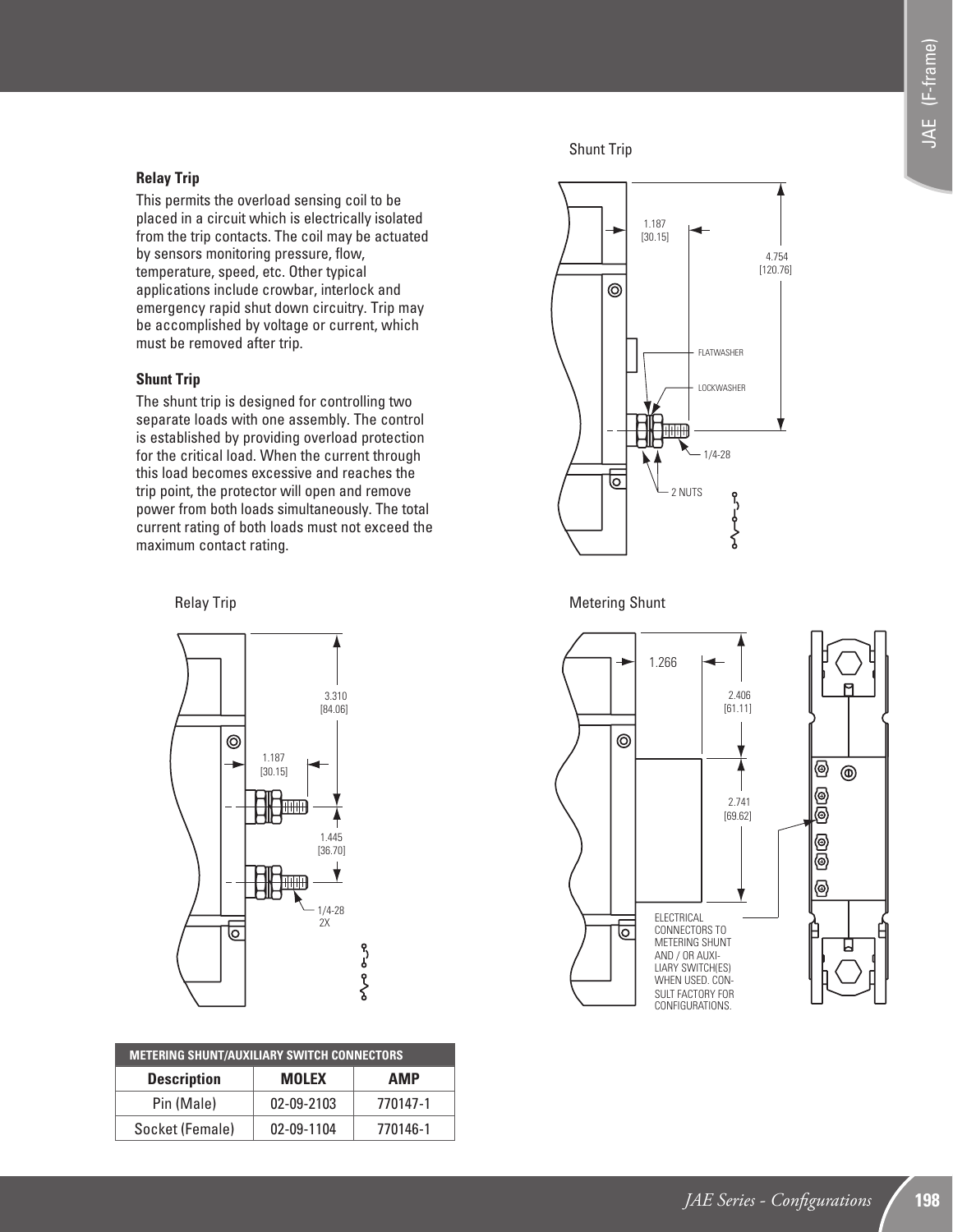

# **OPERATING CHARACTERISTICS**

#### **Trip Free**

Will trip open on overload, even when forcibly held on. This prevents the operator from damaging the circuit by holding the handle in the ON position.

#### **Insulation Resistance**

Will not be less than 100 megohms at 500 volts D.C.

#### **Endurance**

Test to be performed at rated current and rated voltage at 3mSec time constant DC. Rate of operation to be 5 operations per minute for breakers rated at 250 amps and less and 4 per minute for breakers rated above 250 amps. Breakers rated above 250 amps but 600 amps or less shall be rated for 1000 loaded operations and 5000 mechanical operations.

#### **Auxiliary Switch**

When supplied will be S.P.D.T. configuration with a maximum rating of 10 amperes 250 VAC 1 amp 80 Vdc. When optional metering shunt or parallel pole configuration is specified, maximum rating is 1 amp 80 Vdc.

#### **High-Low Temperature**

Circuit breakers will operate in the range from -40°C to +85°C. All agency testing is conducted with wire sized per 75°C chart of the National Electrical Code. In all cases the breaker connections should be sized to limit the maximum terminal temperature to 100°C absolute when the breaker is operating in the maximum ambient temperature at the maximum load current.

General notes for Agency Approvals

All supplementary protectors are of the overcurrent (OC) type

The family of protectors has been evaluated for end use application for use group (UG) A

The terminals (FW) – Terminals are coded as follows:

- $0 -$  Suitable for factory wiring only  $1 -$  Line terminals evaluated for field
- Line terminals evaluated for field wiring
- 2 Load terminals evaluated for field wiring

3 – Line and load terminals evaluated for field wiring

The maximum voltage ratings for which the protectors have been tested are shown in the chart

The current is the amperage range that the protectors have been tested

- The tripping current (TC) Tripping current is coded as a percentage of the ampere rating
- 0 Tripping current is less than 125% of ampere rating
- 1 Tripping current is in the range of 125% to 135% of ampere rating
- 2 Tripping current is more than 135% of ampere rating
- 3 Tripping current is 135% and meets MCCB trip time requirements

The overload rating (OL) - designates whether the protector has been tested for general use or motor starting applications.

- 0 tested at 1.5 times amp rating for general use
- 1 tested at 6 times AC rating or 10 times DC rating for motor starting

The short circuit current rating (SC) – The short circuit rating in amperes following a letter and number designating the test conditions and any calibration following the short circuit test is defined below:

- C Indicates short circuit test was conducted with series overcurrent protection
- U Indicates short circuit test was conducted without series overcurrent protection
- 1 Indicates a recalibration was not conducted as part of the short circuit testing
- 2 Indicates a recalibration was performed as part of the short circuit testing
- 3 Indicates recalibration was performed along with the dielectric and voltage withstand for "Suitable for Further Use" rating

#### **Overload**

DC rated circuit breakers will withstand 50 operations at 600% of rated current. The current shall have no less than a 3mSec time constant at rated voltage. Units to be operated in groups of five at the rate of operations per minute with fifteen minutes between groups to allow for cool down.

#### **Dielectric Strength**

Circuit Breaker will withstand 1000 volts plus twice rated voltage 60 Hz AC for 60 seconds from terminal to terminal.

#### **Voltage Ratings**

On all types, voltages up to and including 160 volts DC. Multi-pole units can be supplied for 125/250 volts Vdc. All units will be marked with the standard maximum voltage. UL listed breakers will be labeled with the UL listed voltage.

#### **DC Applications (typ)**

A choice of delays is offered for DC applications. Delay 51 is a short delay for general purpose applications. Delay 52 is long enough to start certain types of motors and most transformer and capacitor loads. Delay 53 is a long delay for special motor applications.

All trip curves and trip currents are specified with the breaker mounted in the normal vertical position at ambient temperature of +25°C. For test and measurement purposes, the breakers should not carry current prior to application of overload for calibration test. For other than vertical mount position, consult factory.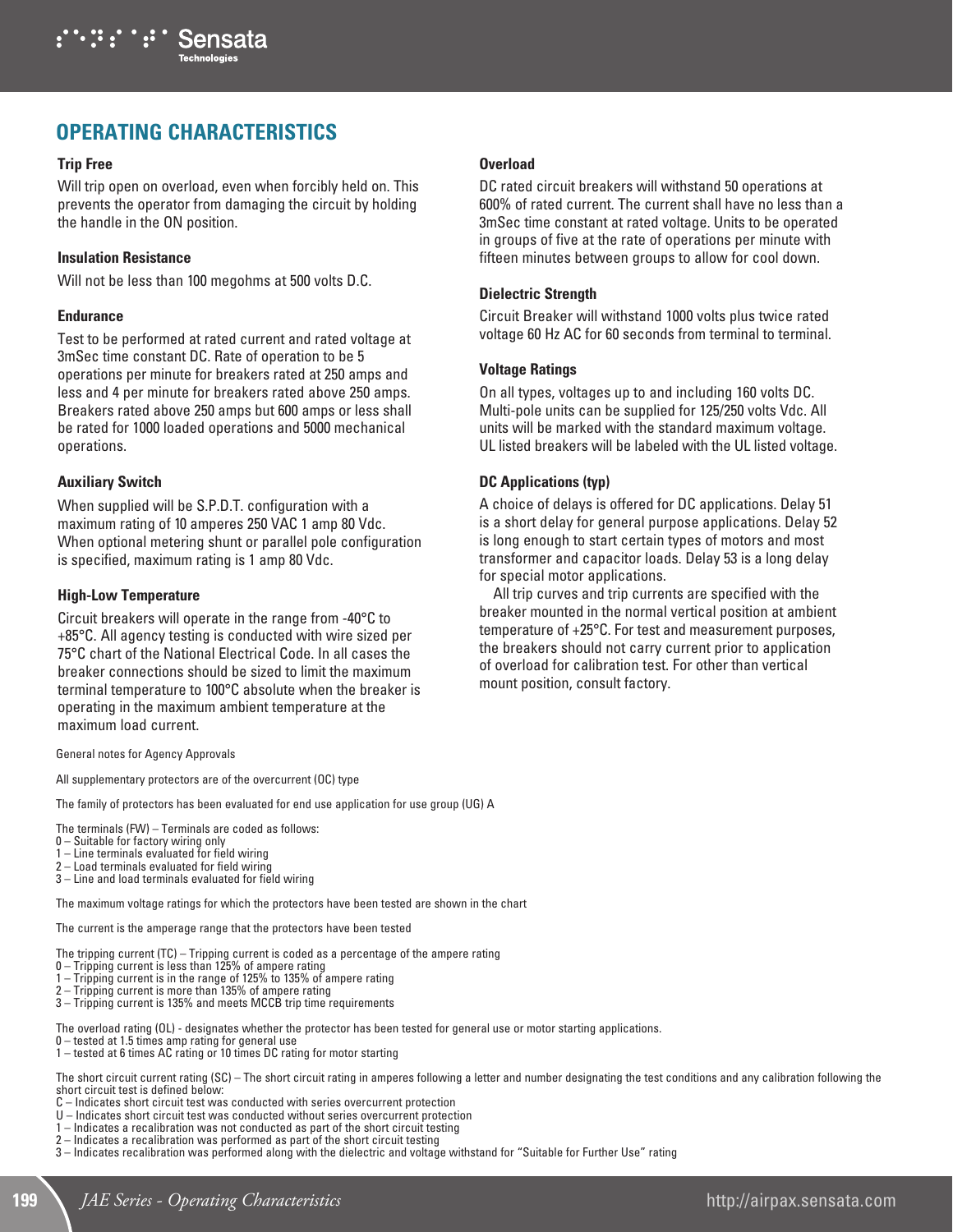|             | JRE/JRM/JREP/JRMP SUPPLEMENTARY PROTECTORS - AGENCY APPROVALS |    |           |       |                |     |    |         |                             |                                     |             |
|-------------|---------------------------------------------------------------|----|-----------|-------|----------------|-----|----|---------|-----------------------------|-------------------------------------|-------------|
|             | <b>Volts (Volts)</b>                                          |    |           |       |                |     |    |         | <b>Rated Current (Amps)</b> | <b>Interrupting Capacity (Amps)</b> |             |
| Voltage (V) | Frequency (Hz)                                                | UG | <b>FW</b> | Phase | Min. Poles     | TC. | 0L | UL/CSA  | <b>VDE</b>                  | <b>UL 508 &amp; CSA</b>             | <b>VDE</b>  |
| 65          | <b>DC</b>                                                     | А  | 0, 3      |       |                |     |    | 100-250 | —                           | U2, 100000                          |             |
| 65          | <b>DC</b>                                                     | А  | 0, 3      |       | $\overline{2}$ |     |    | 275-400 |                             | U2, 100000                          |             |
| 65          | <b>DC</b>                                                     | А  | 0, 3      |       | $\overline{2}$ |     |    | 450     |                             | U2, 100000                          |             |
| 65          | <b>DC</b>                                                     | А  | 0, 3      |       | 3              |     |    | 450-600 | -                           | U2, 100000                          |             |
| 65          | <b>DC</b>                                                     | А  | 0, 3      |       | 3              |     |    | 700     |                             | U2,65000                            |             |
| 65          | DC                                                            | А  | 0, 3      |       | 3              |     |    | 700     |                             | U2, 100000                          |             |
| 80          | <b>DC</b>                                                     |    |           |       |                |     |    |         | 15-250                      |                                     | 10000/25000 |
| 160         | <b>DC</b>                                                     | А  | 0, 3      | –     |                |     |    | 100-250 | 15-250                      | U2, 10000                           | 5000/10000  |
| 160         | <b>DC</b>                                                     | А  | 0, 3      |       | $\overline{2}$ |     |    | 251-400 | --                          | U2, 10000                           |             |
| 160         | <b>DC</b>                                                     | А  | 0, 3      |       | 3              |     |    | 401-600 | –                           | U2, 10000                           |             |
| 160         | <b>DC</b>                                                     | А  | 0, 3      | –     | 3              |     |    | 700     |                             | U2, 10000                           | _           |
| 277/480     | 50/60                                                         | А  | 0, 3      | 3     | 3              |     |    | 150     |                             | U2,5000                             |             |

|                      | JTE/JTM/JTEP/JTMP COMMUNICATIONS EQUIPMENT CIRCUIT BREAKERS - AGENCY APPROVALS |       |            |                             |            |                                     |            |
|----------------------|--------------------------------------------------------------------------------|-------|------------|-----------------------------|------------|-------------------------------------|------------|
| <b>Volts (Volts)</b> |                                                                                |       |            | <b>Rated Current (Amps)</b> |            | <b>Interrupting Capacity (Amps)</b> |            |
| Voltage (V)          | Frequency (Hz)                                                                 | Phase | Min. Poles | UL/CSA                      | <b>VDE</b> | <b>UL 489A</b>                      | <b>VDE</b> |
| 65                   | DC                                                                             | -     |            | 100 to 250                  |            | 100000                              | -          |
| 65                   | <b>DC</b>                                                                      |       |            | 275 to 400                  |            | 100000                              |            |
| 65                   | DC                                                                             |       |            | 401 to 450                  | _          | 100000                              | --         |
| 65                   | DC                                                                             |       | 3          | 450 to 600                  | -          | 100000                              |            |
| 65                   | <b>DC</b>                                                                      |       |            | 700 to 800                  | -          | 100000                              | --         |
| 65                   | DC                                                                             |       | 5          | 900 to 1000                 | -          | 65000                               |            |
| 65                   | <b>DC</b>                                                                      |       | 6          | 1100 to 1200                | --         | 65000                               |            |
| 80                   | DC                                                                             |       |            |                             | 15 to 250  |                                     | 25000      |
| 160                  | DC                                                                             |       |            | 100 to 250                  | 15 to 250  | 10000                               | 10000      |
| 160                  | DC                                                                             |       | C          | 251 to 400                  |            | 10000                               |            |
| 160                  | DC                                                                             | -     | 3          | 401 to 600                  | -          | 10000                               | --         |
| 160                  | DC                                                                             |       |            | 700 to 800                  |            | 10000                               |            |

|                      | JLE/JLM - AGENCY APPROVALS |       |            |                             |            |                                     |       |  |
|----------------------|----------------------------|-------|------------|-----------------------------|------------|-------------------------------------|-------|--|
| <b>Volts (Volts)</b> |                            |       |            | <b>Rated Current (Amps)</b> |            | <b>Interrupting Capacity (Amps)</b> |       |  |
| Voltage (V)          | Frequency (Hz)             | Phase | Min. Poles | UL/CSA                      | VDE        | <b>UL489 &amp; CSA</b>              | VDE   |  |
| 65                   | DC                         | _     |            | $.10 - 250$                 | __         | 100000                              | __    |  |
| 80                   | DC                         | _     |            | --                          | $15 - 250$ | __                                  | 25000 |  |
| 160                  | DC                         | _     |            | $.10 - 250$                 | $15 - 250$ | 10000                               | 10000 |  |
| 125/250              | DC                         | _     |            | $100 - 250$                 | __         | 10000                               | __    |  |
| 240                  | 50/60                      |       |            | $.10 - 250$                 | _          | 10000                               | _     |  |
| 240                  | 50/60                      | 1&3   | റ          | $.10 - 250$                 | __         | 18000                               | _     |  |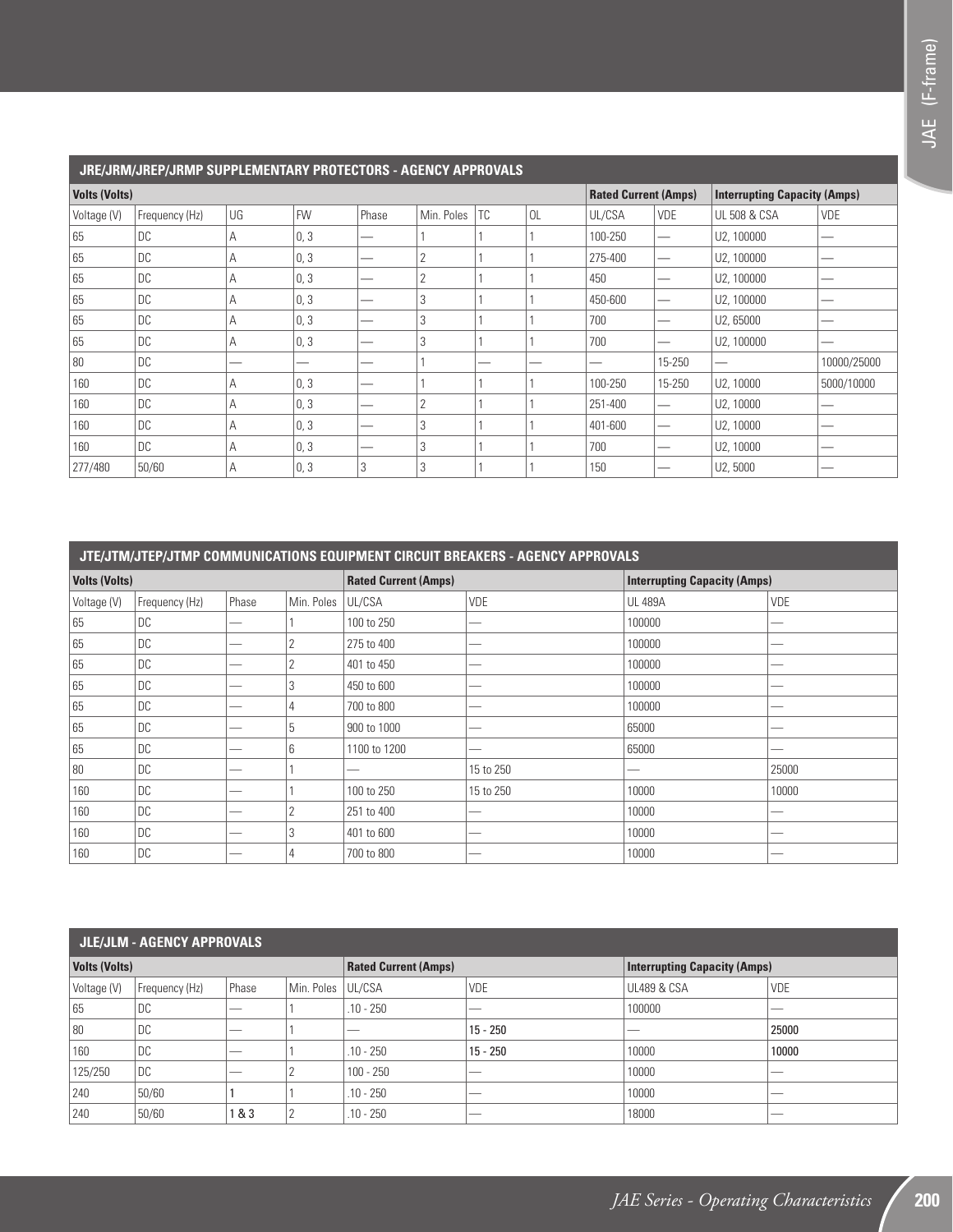

# **OPERATING CHARACTERISTICS**

|          |         |               | <b>PERCENTAGE OF RATED CURRENT VS TRIP TIME IN SECONDS AT +25°C</b> |              |               |             |                |                |
|----------|---------|---------------|---------------------------------------------------------------------|--------------|---------------|-------------|----------------|----------------|
| Delay    | 100%    | 125% (Note A) | 150%                                                                | 200%         | 400%          | 600%        | 800%           | 1000%          |
| 51 & 51F | No Trip | .5 to 10      | .25 to 3                                                            | $.15$ to $9$ | $.05$ to $.3$ | .015 to .15 | $.01$ to $.09$ | $.01$ to $.04$ |
| 52 & 52F | No Trip | 9 to 90       | 5 to 40                                                             | 2 to 15      | $.5$ to $3$   | $.03$ to 1  | .01 to .28     | $.01$ to $.08$ |
| 53 & 53F | No Trip | 100 to 1000   | 50 to 400                                                           | 22 to 150    | 4 to 25       | .5 to 5     | $.010$ to $2$  | .01 to .1      |
| 61 & 61F | No Trip | .4 to 10      | $.25$ to $3$                                                        | .13 to .9    | .03 to .2     | .015 to .15 | $.01$ to $.09$ | .008 to .045   |
| 62 & 62F | No Trip | 9 to 95       | 5 to 40                                                             | 2 to 15      | $.05$ to $3$  | $.03$ to 1  | .01 to .28     | .008 to .08    |
| 63 & 63F | No Trip | 100 to 1100   | 48 to 400                                                           | 20 to 150    | 4 to 25       | $.5$ to $6$ | $.01$ to $2$   | .008 to .1     |

### **NOMINAL DCR / IMPEDANCE**

|                        | <b>Resistance (ohms)</b> |
|------------------------|--------------------------|
| <b>Current Ratings</b> | <b>DC Delays</b>         |
| (Amps)                 | 51, 52, 53               |
| 100                    | .000375                  |
| 110                    | .000375                  |
| 125                    | .000340                  |
| 150                    | .000325                  |
| 175                    | .000315                  |
| 200                    | .000225                  |
| 225                    | .000225                  |
| 250                    | .000225                  |
| 400                    | .000125                  |
| 600                    | .000083                  |
| 800                    | .000063                  |
| 1,000                  | .000050                  |
| 1,200                  | .000042                  |

*Notes:*

*Resistance is plus or minus 50%.*

*If a metering shunt option is provided it will add the shunts resistance to these values (i.e. A 400 Amp metering shunt would add (R=V/I). 0000625 Ohms of resistance to the non-metering shunt value of .000125 Ohms or .0001875 Ohms for a 400 Amp unit with a metering shunt).*

*DC resistance values are based on measurements by the voltmeter ammeter method. Rated current applied for one hour and at a voltage not less than 20 volts.*

## **RECOMMENDED TORQUE SPECIFICATIONS**

| <b>Component</b>                  | Torque (in-Ibs) |
|-----------------------------------|-----------------|
| 10-32 Mounting Inserts            | 10 to 12        |
| <b>M5 Mounting Inserts</b>        | 8 to 10         |
| 3/8-16 and M10 x 1.5 Captive Nuts | 220 to 230      |
| $3/8 - 16$ and M10 x 1.5 Studs    | 220 to 230      |
| <b>Solderless Connectors</b>      | 180             |

## **APPROXIMATE WEIGHT PER POLE**

| <b>Pounds</b> | Grams |
|---------------|-------|
| 2.25          | 020   |

## **INRUSH PULSE TOLERANCE**

| <b>Delay</b>  | <b>Pulse Tolerance</b>          |
|---------------|---------------------------------|
| 61.62.63      | 8 times rated current (approx)  |
| 61F, 62F, 63F | 12 times rated current (approx) |

#### **Inrush Pulse Tolerance**

The table shown provides a comparison of inrush pulse tolerance with and without the inertial delay feature for each of the 50/60Hz delays. Pulse tolerance is defined as a single pulse of half sine wave peak current amplitude of 8 milliseconds duration that will not trip the circuit breaker.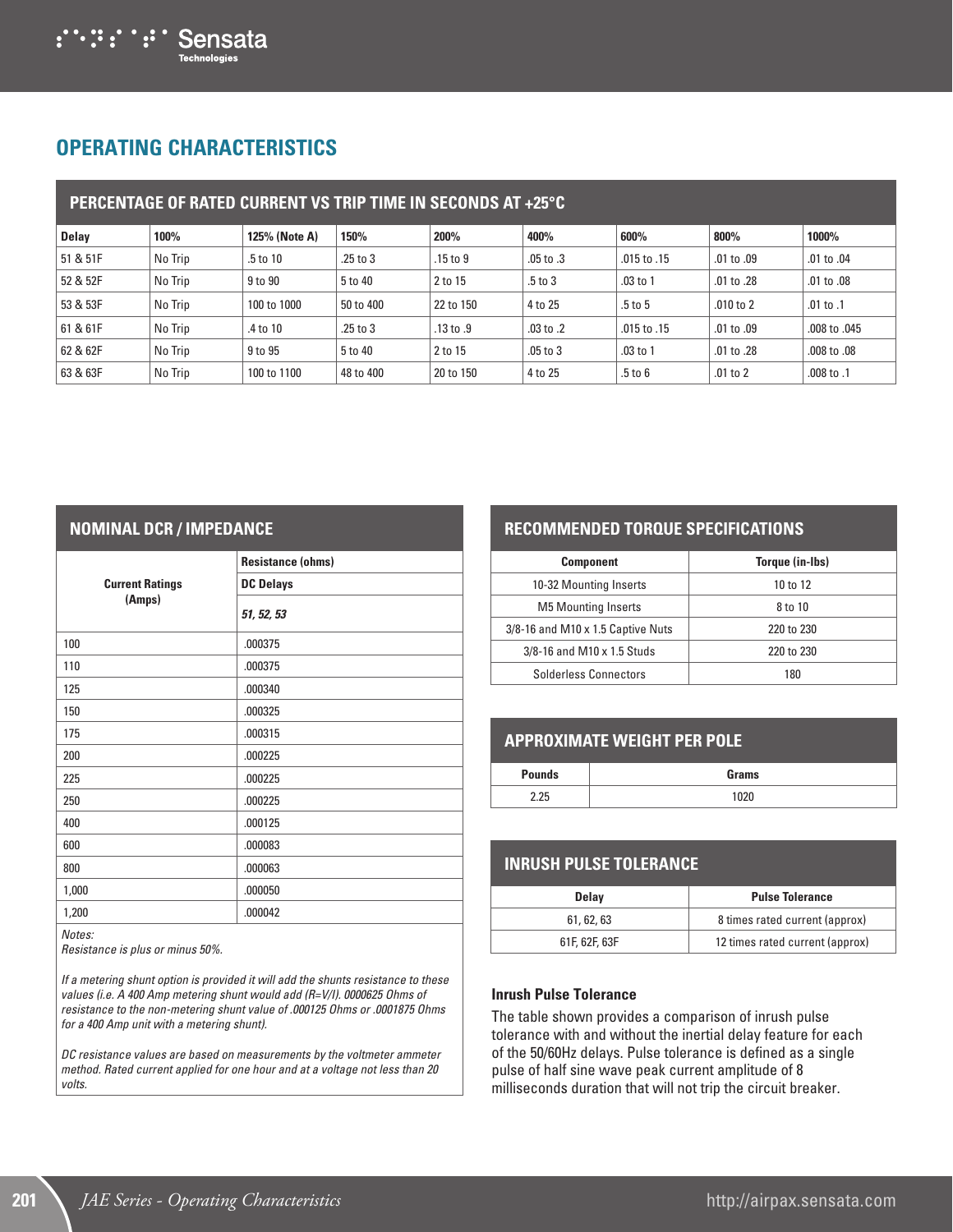## **DELAY CURVES**









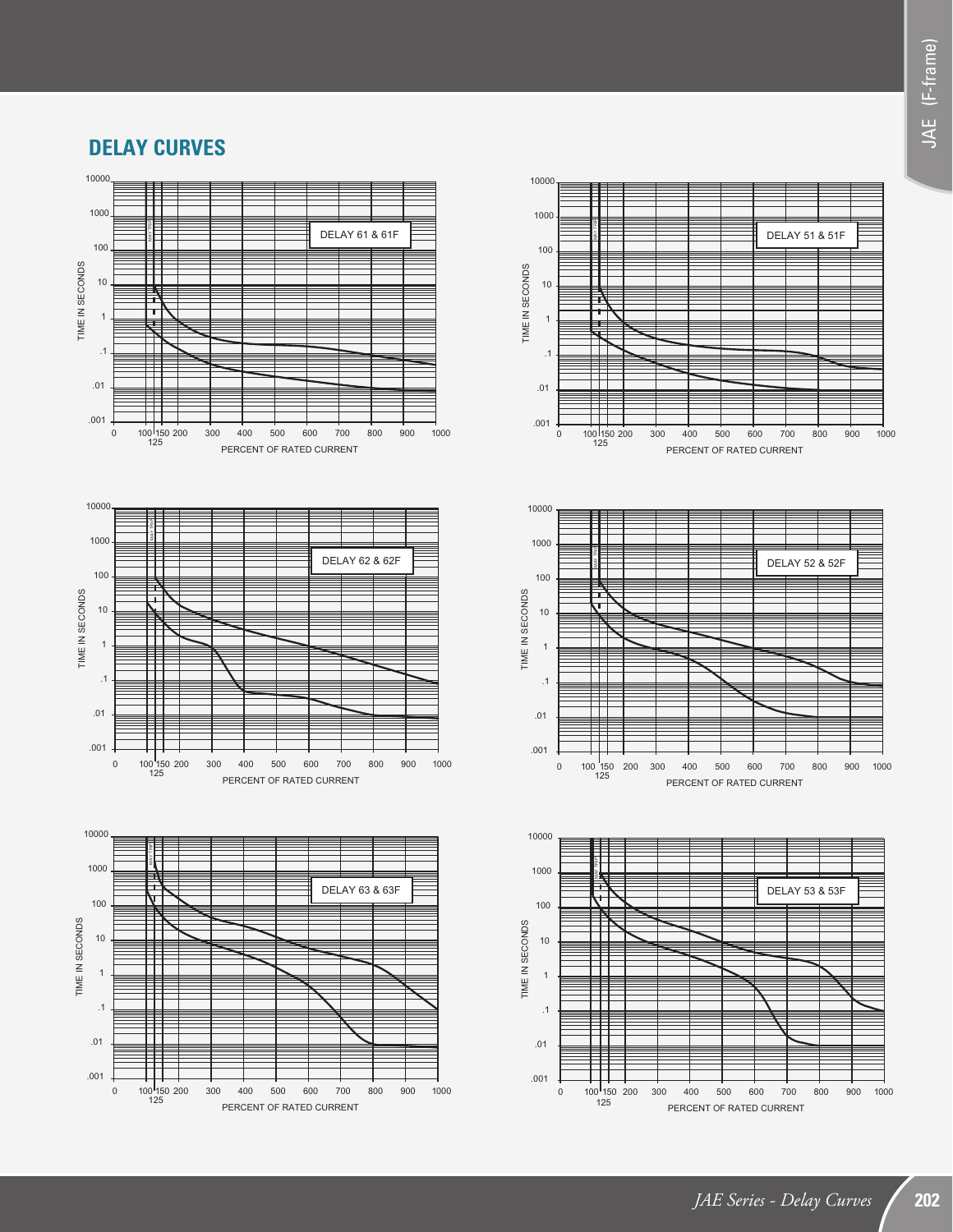#### **How to Order**

The ordering code for JAE/JRE/JLE F-Frame Circuit Protectors may be determined by following the steps in the decision tables shown here.

The coding given permits a self-assigning part number for standard configurations. Factory part numbers are assigned to units with mixed ratings, combinations of styles or construction not listed in the Third Decision Table, etc. With these, it is suggested that order entry be by description and/or drawings, and a part number will be established.

Additionally, it is standard policy to establish a factory-assigned part number whenever a descriptive drawing exists to ensure cross reference, traceability and manufacturing control.

For example, the following is the code for a single pole breaker series trip, with mid-trip handle indication, auxiliary switch, short delay, 65 volts DC maximum voltage rating with 3/8-16 captive nuts in a current rating of 250 amperes and metric inserts.

To determine the ordering number of your particular JAE/JRE/ JLE unit, simply follow the steps shown. You may use this number to place an order or as a reference for further questions you may have.

### **1** First Decision

| Type        |                                                                            |  |
|-------------|----------------------------------------------------------------------------|--|
| <b>JLE</b>  | <b>UL</b> Listed                                                           |  |
| <b>JLM</b>  | UL Listed MidTrip Construction                                             |  |
| <b>JRE</b>  | <b>UL Recognized</b>                                                       |  |
| <b>JREP</b> | UL Recognized above 250 amps                                               |  |
| <b>JRM</b>  | <b>UL Recognized Mid Trip</b><br>Construction                              |  |
| <b>JRMP</b> | <b>UL Recognized Mid Trip</b><br>Construction above 250 amps               |  |
| <b>JTE</b>  | UL Listed Telecom Specification                                            |  |
| <b>JTEP</b> | UL Listed Telecom Specification<br>above 250 amps                          |  |
| <b>JTM</b>  | UL Listed Telecom Specification<br><b>MidTrip Construction</b>             |  |
| <b>JTMP</b> | UL Listed Telecom Specification<br>Mid Trip Construction above<br>250 amps |  |
| <b>JAE</b>  | Non Agency                                                                 |  |
| <b>JAFP</b> | Non Agency above 250 amps                                                  |  |
| <b>JAM</b>  | Non Agency Mid Trip<br>Construction                                        |  |
| <b>JAMP</b> | Non Agency Mid Trip<br>Construction above 250 amps                         |  |

#### **Notes:**

- A 10-32 inserts are provided for front mounting on all units. M5 ISO metric mounting inserts are available and are specified by the eight decision in the part number.
- B The auxiliary switch is located on the left hand pole (viewed from terminal end) unless specified otherwise. Note this is the only location available for breakers rated over 250 amps. The switch is available as an alarm switch (changes state when breaker electrically trips) or as an auxiliary switch (changes state when the breaker contacts change state either from tripping or operation of the breaker handle). See outline drawing for location of alarm and auxiliary switches. Note alarm switches are available only with mid trip option. When both an alarm and auxiliary switch are specified with a metering shunt, only the C and NO or C and NC terminals from each switch are available for field termination.
- C 3/8-16 captive nuts are available for bus bar terminations or crimp lugs (specify front or back termination). 3/8-16 long and short studs are also available (specify front or back mount). A number 6 through 300 MCM AL/CU solderless connector is available (specify front or back mount).
- D Only series construction and DC ratings are available in current carrying poles above 250 amps. Consult factory for special requirements.
- E The coding given permits a self-assigning part number but with certain limitations, (due to the adaptability of magnetic protectors to complex circuits) which require a need for a factory assigned part number. Typical examples are units with mixed ratings, combinations of styles, or construction not listed in the third decision table, etc. With these, it is suggested that order entry be by description and/or drawings, and a part number will be established. Additionally, it is standard policy to establish a factory assigned part number wherever a descriptive drawing exists to provide cross-reference, traceability, and manufacturing control.
- F When specifying a protector for AC motor start or high inrush applications, the peak amplitude and surge duration should be specified for factory assistance in rating selection.
- G Since magnetic protectors with time delay are somewhat attitude and temperature sensitive, all trip curves and trip currents are specified with the protector mounted in the normal vertical position at ambient temperature of 25°C. Protectors do not carry current prior to application of overload for calibration test. For other than vertical mount position, consult factory.
- H A 25mV at rated current non-isolated metering shunt is available as an option (see outline drawing). The shunt accuracy is 1% full scale 25°C ambient.
- I Dual coil construction is available. Consult the factory.
- J Decisions referencing this note may be replaced by a factory assigned nondescript number.